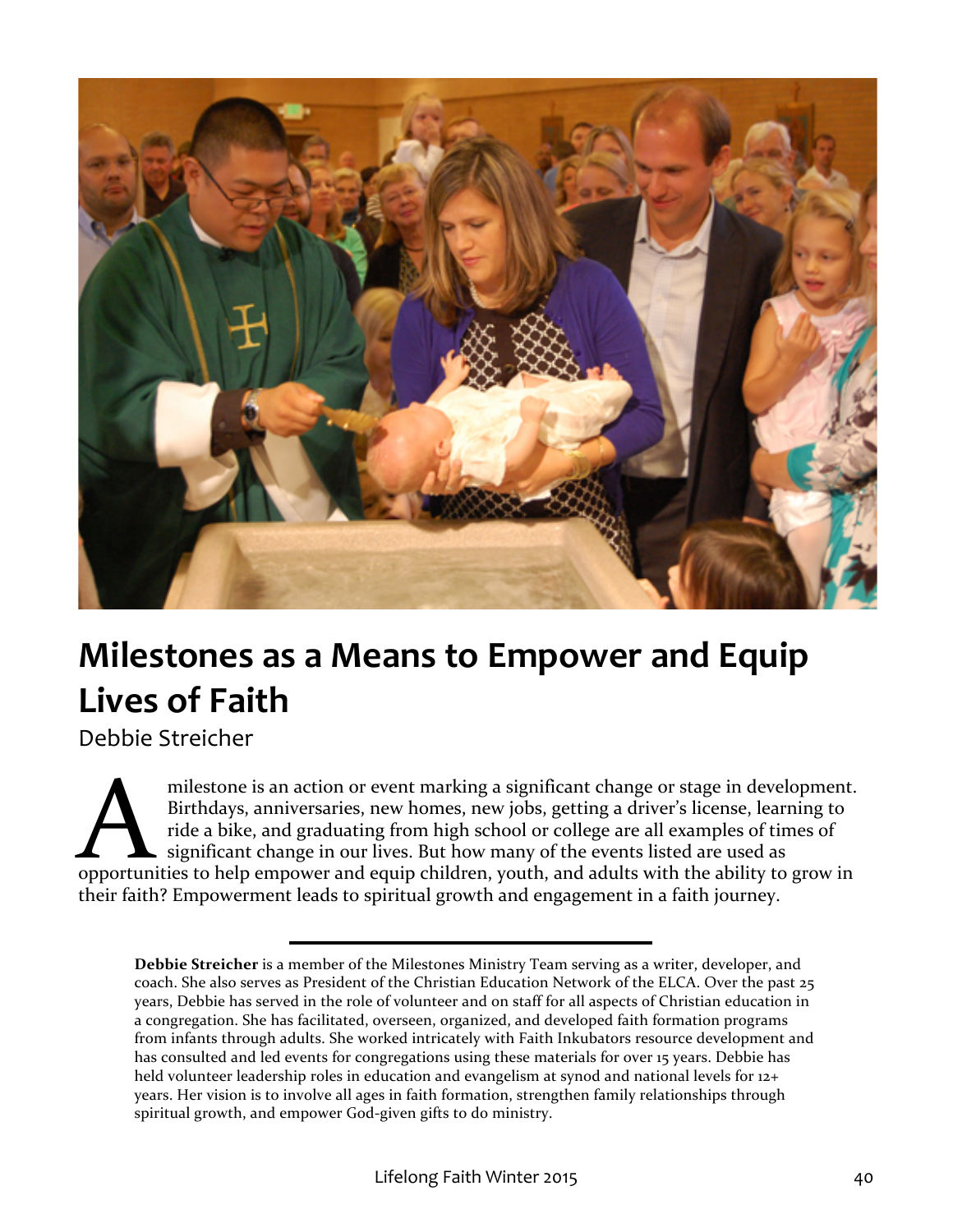BC Crothers begins her book, *Church-*Filling Techniques for Building Community, with a letter to church leadership:

#### *Dear 
 Minister,*

*You are not alone in feeling despair as you look out on to the near-empty pews. You are* not alone in your questioning of people's faith, commitment, love of God and church in today's world. You are not alone when seeking ways to create change, stimulate parish growth; wondering if your efforts would bear fruit, and in your darkest moments ask, "Why bother?" (3)

She goes on to write that the answer is one small step at a time as the only way to effect change. Her suggestions for growing community include times to gather for special events such as birthdays, memory of loved ones, memory of animals, family day, etc. These events can be defined as milestones in the lives of those in the congregation. Providing an opportunity to add the element of faith through prayer and blessing enriches lives and empowers all ages to grow in their faith life.

Each time an event happens, the norm becomes the building of relationships, praying for one another and blessing one another. One step at a time, one milestone event at a time grows faith lives. Adding faith to everyday events becomes the norm. This does not happen overnight or without continued support, encouragement, and follow-up from leadership. 

Milestone moments can be embraced as a time to empower all ages in both the congregation and in the home. The end result enables and equips us to serve others through our faith in the greater world. Connecting with God during significant events in our lives through relationships, prayer, and blessing forms a strong faith foundation. Ultimately faith talk becomes a way of life and is included in everyday happenings as well as times of significant change. Lifelong faith formation is

realized through continued opportunities and invitations to celebrate milestones in our lives.

In For Everything a Season, 75 Blessings for Life's Milestones, Mary Nilsen writes,

We have become increasingly aware of many people of faith who yearn for some sense of the sacred in the midst of very hectic lives. However, they simply do not know what to do or how to do it. This book is one response to the question, "How can I make both the ordinary and the special events of my life and lives of those I care about more intentionally sacred?"

Our hope and prayer is that this tool will help you discover the profound joy and hope in this God who can bring calm in the midst of chaos, turn our mourning into dancing, and transform our everyday interactions in time and place into holy moments of timeless grace. (vii)

*For Everything a Season* is now in its third edition. It is a tool to help empower families in the home to "do ministry" and bring the element of faith, the sacred, as Mary writes to both the good and the bad in everyday, ordinary events in our lives. There are 75 blessings for life's milestones in this book that can be given to parents, grandparents, and others for all different seasons of their lives. Placing this book in the hands of parents, grandparents, and other adults is a first step in empowering in the home.

On the next page is sample from For *Everything a Season, 75 Blessings for Life's Milestones.*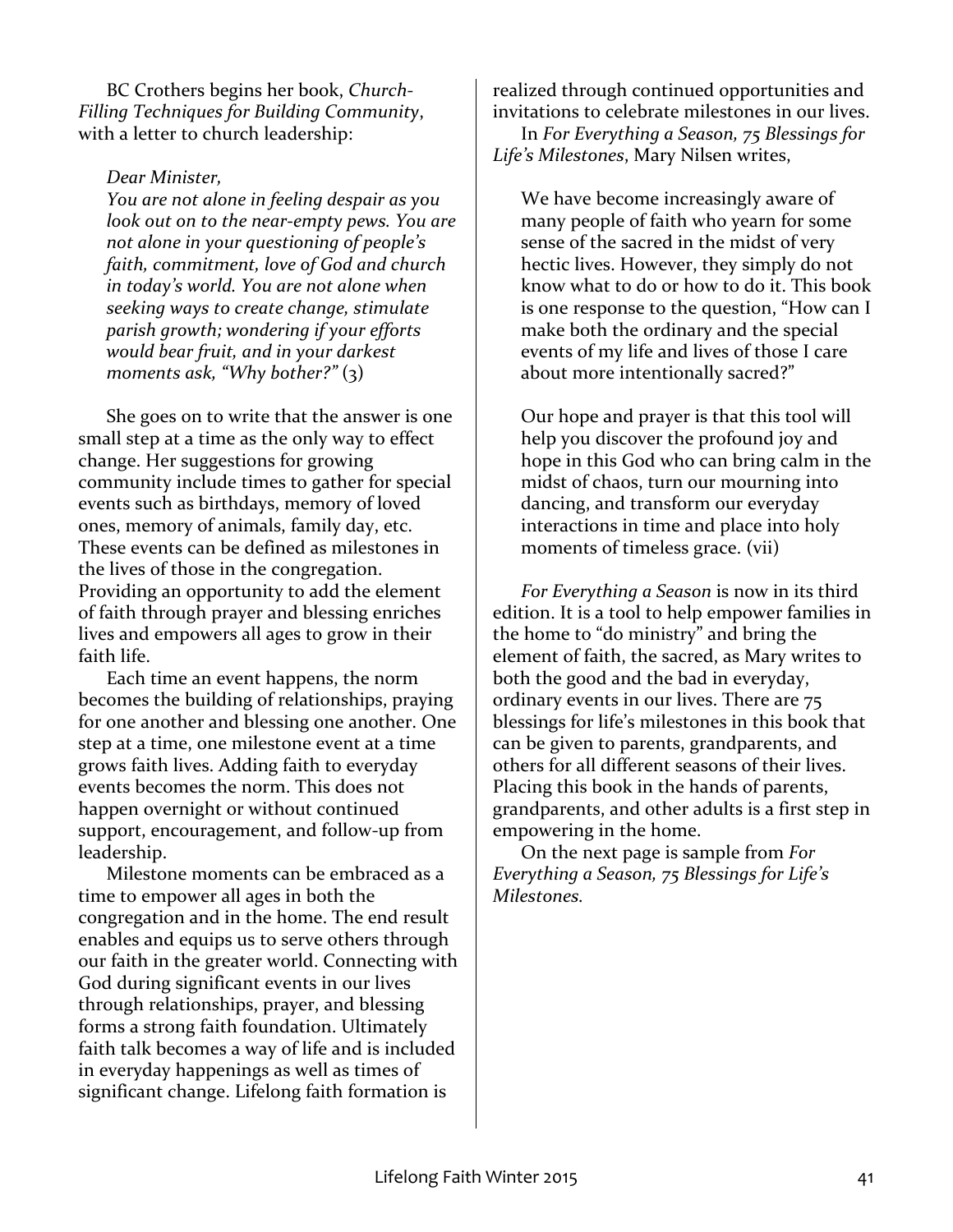#### For Everything A Season: 75 Blessings for Life's Milestones

### Blessing for Those Leaving Home

PREPARATION This blessing is intended to be used when children become young adults and move out of the family home heading for college, the military, jobs . . . Life changes dramatically for the person leaving, but also for those remaining at home. This blessing gives all present a chance to express their thoughts and feelings about this change. Set a begging bowl\* on a table.

#### **WELCOME**

For everything there is a season, and a time for every matter under heaven. Welcome to this time of saying good-bye as one member leaves the family nest.

#### **PRAYER**

Thank you, God, for the years of learning and growing, of loving and giving, we have had together. We ask your grace upon (name) who is leaving and on those who remain behind. Give us all we need as we move into a new stage of life, separated by space, but bound together in love. Amen

#### **BIBLE TEXT**

Where can I go from your spirit? Or where can I flee from your presence?... If I take the wings of the morning and settle at the farthest limits of the sea, even there your hand shall lead me, and your right hand shall hold me fast. Psalm 139:7, 9-10

#### **REFLECTION**

The image of God's hand leading us wherever we go, whether together or apart, is a comforting one. Have all present finish these sentences:

When I look ahead, I feel saddest about . . . I feel most excited about . . . My prayer for the future is . . . During the days and weeks ahead, what I need from you who love me is . . .

#### **RITUAL ACTION**

Pass the begging bowl from person to person, asking each person to hold it up and say, Ever-present God, please lead me and give me all I need in the days ahead.

#### SONG

Place your hands on the person leaving and sing or say, As You Go on Your Way, (p. 84).

\*For more information see the Introduction.

#### BLESSING

May the hand of God hold us fast, keeping us safe from all danger. Amen

 $-40.24$ 

In Vibrant Faith in the Congregation David Anderson lists five principles for living and passing on faith:

- $\triangle$  Faith is formed by the power of the Holy Spirit through personal, trusted relationships—often in our own homes.
- $\rightarrow$  The church is a living partnership between the ministry of the congregation and ministry of the home.
- $\rightarrow$  Where Christ is present in faith, the home is church too.
- $\blacklozenge$  Faith is caught more than it is taught.

 $\bigstar$  If we want Christian children and youth, we need Christian adults.

He writes, that "this foundational orientation helps congregational leaders see the work of the church beyond the venue of congregational activities. Through a variety of relationships and daily life experiences, the Holy Spirit works in people's lives to form faith"  $(15)$ 

I would like to emphasize the importance for leaders to see beyond the activities happening in the congregation and envision the impact our ministries could have if we role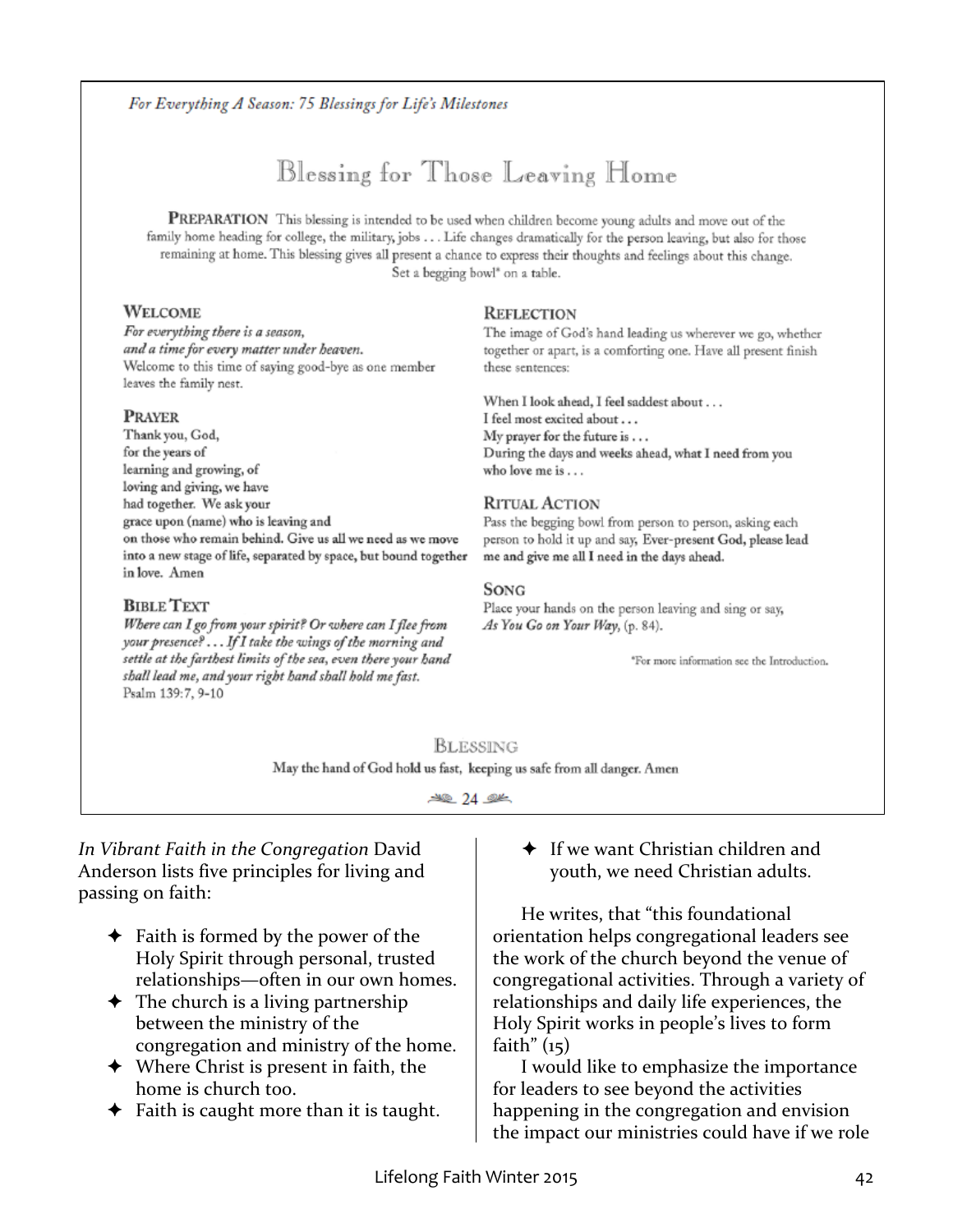model significant milestones in our faith communities, but also provide ample tools and ways to empower the same ministry to take place in the home. Please take a moment to revisit the five principles listed above and add the words "using faith milestones as a tool for lifelong faith formation" to the end of each principle. Can you envision the impact on the lives of all ages if we intentionally connect with God for every milestone in our lives?

### **Story 1**

Deaconess Kristen Baltrum, Director of Youth and Household Ministry at Bethlehem Lutheran in Longmont, CO, is passionate about equipping households with a means to "do faith" at home. She has organized a special room in the church building for families to gather with children to do faith activities or to choose an activity for the home. There are also 16 milestones boxes. From losing a tooth to getting a new pet to retirement, all the ages are invited to take a bag with tools to equip and empower them to do a milestone in their homes. See a video of Kristen and her ministry at www.milestonesministry.org.

### **Story 2**

A congregation in Minot, ND lost most of their resources for Christian education during a flood in 2011. This provided an opportunity for them to assess their ministries and introduce some changes and experience new beginnings. Out of tragedy and loss came a sense of need to redefine programs and shift to a ministry model celebrating milestones regularly in the congregation and including all ages. They are excited about how modeling milestones in the congregation will grow towards encouraging milestones to happen in the home too.

### **Story** 3

Hermitage United Methodist in Hermitage, TN designs a trifold brochure each year for parents with the schedule for milestones to be celebrated. The brochure includes a guide for practicing and nurturing faith at home for parents as well. The brochure states:

Hermitage United Methodist's Milestone Ministry Program helps to make a connection between our everyday lives and our faith life. Faith is formed through personal and trusted relationships. Jesus started with a few disciples who went and gathered more disciples from their homes and surrounding communities. Through their efforts faith communities began to grow. Growing in faith is not just a Sunday morning activity here at HUMC. It's part of all we are and all we do as God's beloved people. (Brochure)

### **Story 4**

St. Mark's Lutheran in Williamsport, PA has a milestones ministry for all different ages. They explain their milestones are marked by:

- $\triangleleft$  Celebration during worship. Families and the congregation celebrate the milestone together.
- $\triangleleft$  Gifts. Each milestone is celebrated with gifts from the congregation. The gifts serve as a reminder for the individual as their faith journey continues.
- $\triangle$  A luncheon. The families gather for fellowship and lunch. Often, this is an opportunity for the milestone recipient to examine and understand their gifts.
- $\triangleleft$  Taking it all home. Families begin to use the tools and experiences in their daily lives at home. Growth in faith is going on everywhere!

The first milestone for young families is baptism and they give the gift of a faith chest for each child with the vision it will be filled with more physical memories of life's events over the years.

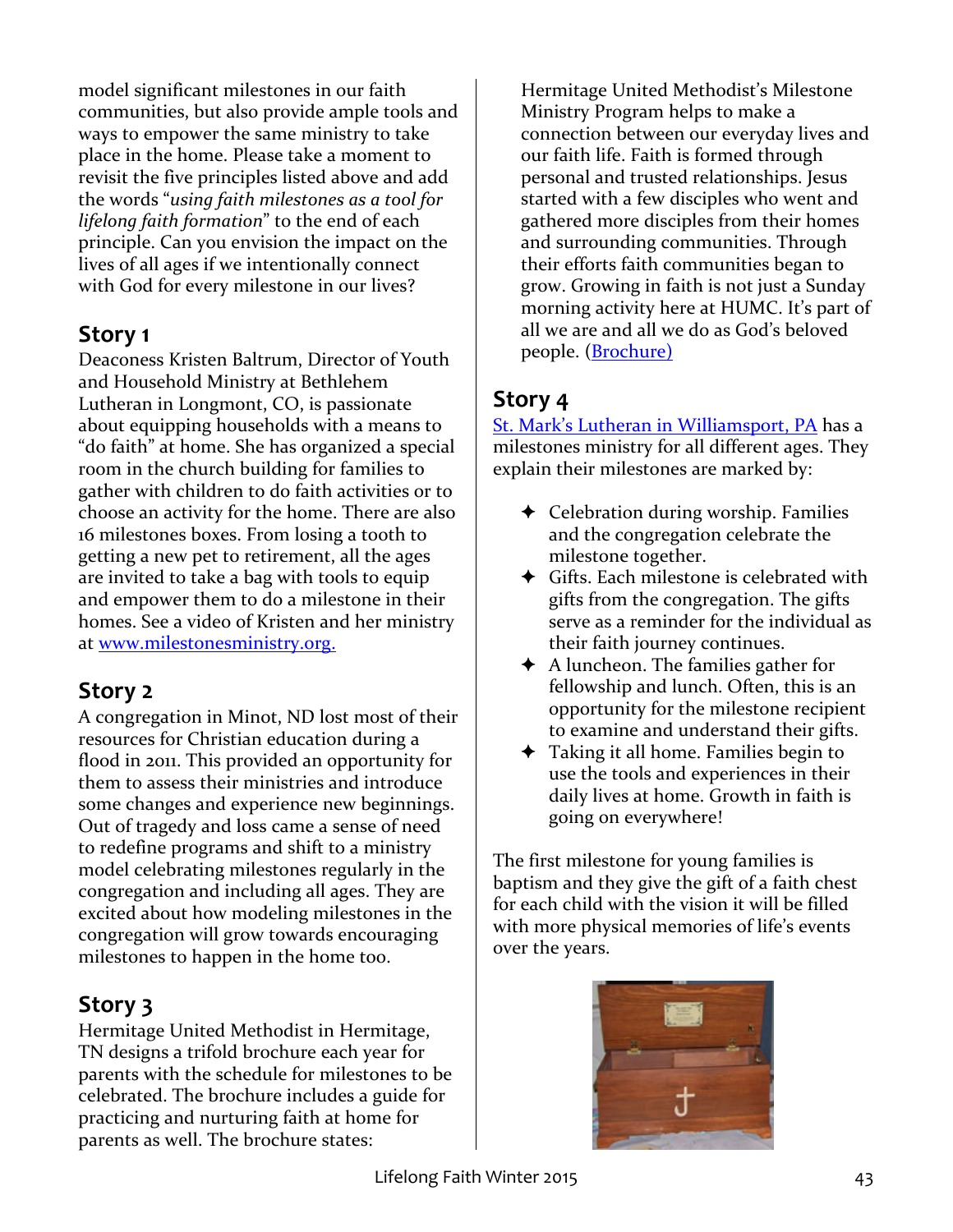In the stories I shared and in most congregations, I find we tend to focus celebrating milestones around significant markers on the faith journey of children, youth, and families. Recognizing milestones in the lives of adults is important too.

In their book, *Celebrating the Milestones of Faith*, Laura and Robert J Keeley write:

Children and teens need to see adult people of faith who are deepening their relationship with God. They need to know how adults pray. They need to see them in times of sorrow and doubt, and in times of sadness and joy. We cannot expect children to grow into mature disciples unless they see how other followers of Christ live a life of faith. Milestone celebrations allow the church community to participate in the faith journey of all its members, not just the young.  $(10)$ 

Milestones Ministry recently published eight milestones specifically for times in our adult lives when it is important to walk side by side with one another as a faith community for events we seldom connect with God.

- $\triangleleft$  Aging Parent
- ✦ Grandparents
- ✦ Retirement
- **←** Return from Military Deployment
- ◆ New Job
- ◆ New Home
- $\triangleleft$  Anniversary of Marriage
- ✦ Empty 
 Nest

These mark the beginning of naming milestones and times in our life that are important and integral to our lives. Including children and youth as we process these events in the lives of adults is teaching them about our faith. We share joy and sorrow through every age.

## **Suggested Steps to begin a Milestones Ministry Model**

- 1. Assess what milestones, both church and every day, events that may already be happening in the congregation and in homes. In some communities, it may be more related to adults, in others children and families.
- 2. Choose whether you will do one regularly, for example, monthly. Some congregations begin with one or two the first year. Doing one monthly helps set up a tradition that a significant event will be celebrated each month. Will milestones in the home be encouraged? What tools would be provided for households? How would you follow-up with those doing them in the home?
- 3. Build a consistent framework for each milestone to create a common language using basic steps for establishing a faith practice. Milestones Ministry uses four steps: 1) Caring Conversations,  $2$ ) Devotions,  $3)$  Service, and  $4)$  Rituals and Traditions. For Everything a Season uses a basic five step process:  $1)$  Welcome,  $2)$ Prayer,  $\overline{3}$ ) Bible Text,  $\overline{4}$ ) Reflection, and  $\overline{5}$ o Ritual Action. Consistency is important to empower all ages.
- 4. Share stories about each milestone whether done in the congregation or in households via newsletters, FB pages, and inviting individuals to tell their story during a worship service. We, as leaders of the church, can talk endlessly about the importance of faith practices and having a faith life. People expect us to tell stories. But when the stories come from the congregation as personal faith stories about where God is at work in their lives. we tend to sit up and listen. I would love to say that I changed a life, but nine times out of ten, God has called the quiet five yearold or the disabled elderly who has been